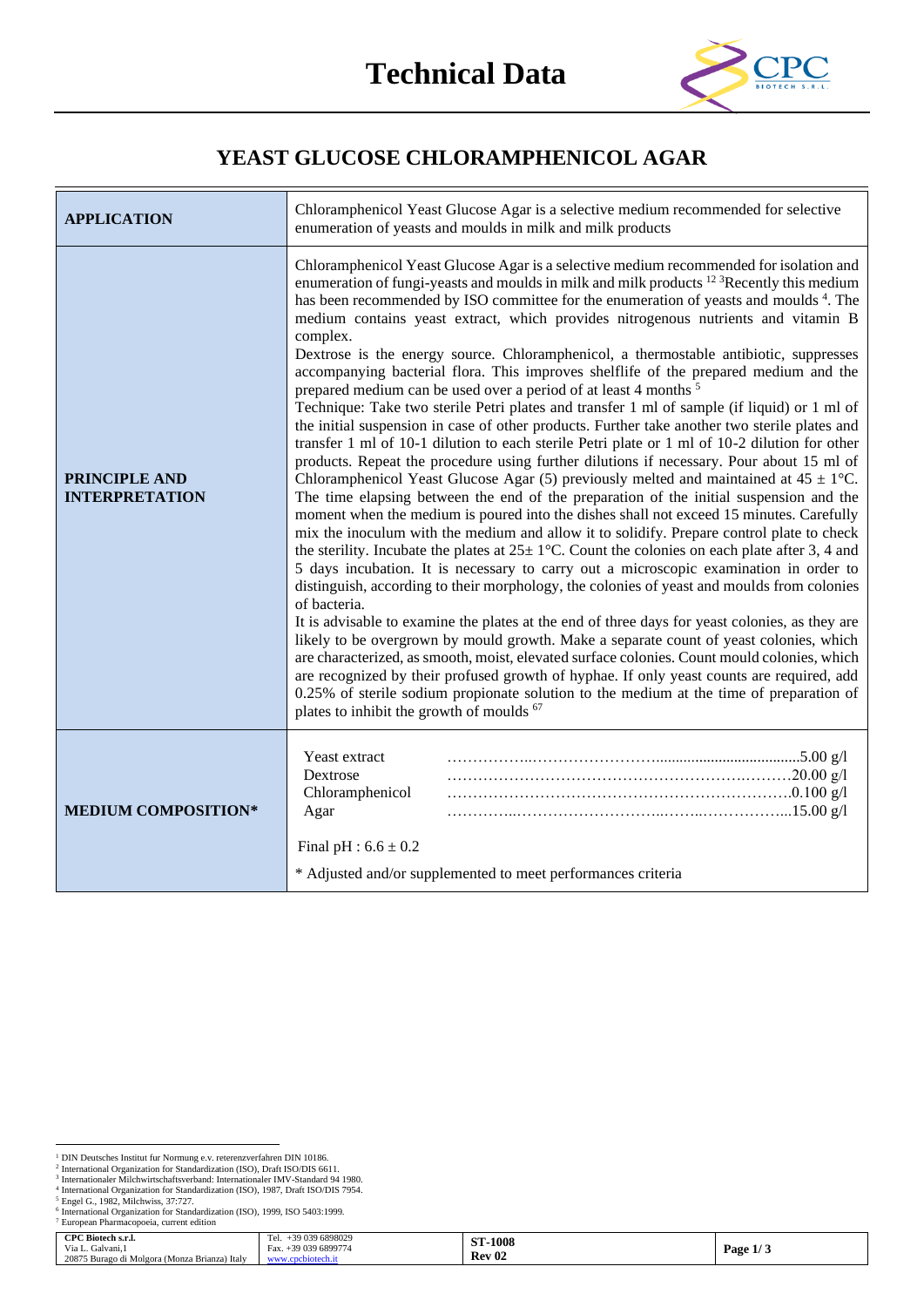

## **YEAST GLUCOSE CHLORAMPHENICOL AGAR**

|                                        | +2 $\degree$ /+8 $\degree$ C                                                                                                                                                                                                                                                                                                                                                                                                                                                                                                                                                                        |                                                                                              |                                                                     |  |
|----------------------------------------|-----------------------------------------------------------------------------------------------------------------------------------------------------------------------------------------------------------------------------------------------------------------------------------------------------------------------------------------------------------------------------------------------------------------------------------------------------------------------------------------------------------------------------------------------------------------------------------------------------|----------------------------------------------------------------------------------------------|---------------------------------------------------------------------|--|
| <b>STORAGE</b>                         | Protect from light, excessive heat, moisture and freezing                                                                                                                                                                                                                                                                                                                                                                                                                                                                                                                                           |                                                                                              |                                                                     |  |
|                                        |                                                                                                                                                                                                                                                                                                                                                                                                                                                                                                                                                                                                     |                                                                                              |                                                                     |  |
|                                        |                                                                                                                                                                                                                                                                                                                                                                                                                                                                                                                                                                                                     | Growth Promotion Test: 10-100 viable microorganisms <sup>8</sup>                             |                                                                     |  |
|                                        | <b>Control strain</b>                                                                                                                                                                                                                                                                                                                                                                                                                                                                                                                                                                               | <b>Incubation Conditions</b>                                                                 | <b>Specifications</b>                                               |  |
|                                        | S. cerevisiae<br><b>ATCC 9763</b>                                                                                                                                                                                                                                                                                                                                                                                                                                                                                                                                                                   | 48-120 h<br>at $22.5 \pm 2.5$ °C                                                             | 70% <<br>R%<200%                                                    |  |
|                                        | C. albicans<br><b>ATCC 10231</b>                                                                                                                                                                                                                                                                                                                                                                                                                                                                                                                                                                    | 48-120h<br>at $22.5 \pm 2.5$ °C                                                              | 70%≤R%≤200%                                                         |  |
| <b>QUALITY CONTROL</b>                 | A.brasiliensis<br><b>ATCC 16404</b>                                                                                                                                                                                                                                                                                                                                                                                                                                                                                                                                                                 | 48-120h<br>at $22.5 \pm 2.5$ °C                                                              | 70% <<br>R%<200%                                                    |  |
|                                        | E. coli<br><b>ATCC 8739</b>                                                                                                                                                                                                                                                                                                                                                                                                                                                                                                                                                                         | $72-120h$<br>at $22.5 \pm 2.5$ °C                                                            | Inhibited                                                           |  |
|                                        | <b>Sterility control</b>                                                                                                                                                                                                                                                                                                                                                                                                                                                                                                                                                                            |                                                                                              | no growth                                                           |  |
|                                        | <b>Appearance</b>                                                                                                                                                                                                                                                                                                                                                                                                                                                                                                                                                                                   |                                                                                              | Amber coloured, clear to slightly<br>opalescent gel forms in plates |  |
| <b>BARCODE</b>                         | Data matrix code is composed of 20 digits:<br>Digits $1\rightarrow 2$<br>Digits $3\rightarrow 7$<br>Digits $8\rightarrow 9$<br>Digits $10 \rightarrow 14$<br>Digits $15 \rightarrow 20$                                                                                                                                                                                                                                                                                                                                                                                                             | Media code<br>Batch number<br>Sub-batch number<br>Progressive number<br>Expiry Date (DDMMYY) |                                                                     |  |
| <b>GENERAL WARNING</b><br><b>NOTES</b> | Device must be handled according to asepsis precautions, of utilization of culture media is<br>strictly referred to the type of analysis that must be done. Please refer to specific norms and<br>procedures. Do not use if device is broken. Do not use if media shows accidental<br>contamination signs. Do not utilize after expiry date. Let device reach room temperature<br>before utilizing. Results interpretation must be done by qualified personnel, who must<br>consider context of use.<br>Disposal of waste must be carried out according to national and local regulations in force. |                                                                                              |                                                                     |  |

| CPC Biotech s.r.l.                            | $\sim$<br>-39 039 6898029<br>Tel. | CID<br>$-1008$ |                                                      |
|-----------------------------------------------|-----------------------------------|----------------|------------------------------------------------------|
| Via L. Galvani.                               | -39 039 6899774<br>Fax.           | 91             | $\bullet$<br>Page 2<br>$\overline{\phantom{a}}$<br>ູ |
| 20875 Burago di Molgora (Monza Brianza) Italy |                                   | <b>Rev 02</b>  |                                                      |